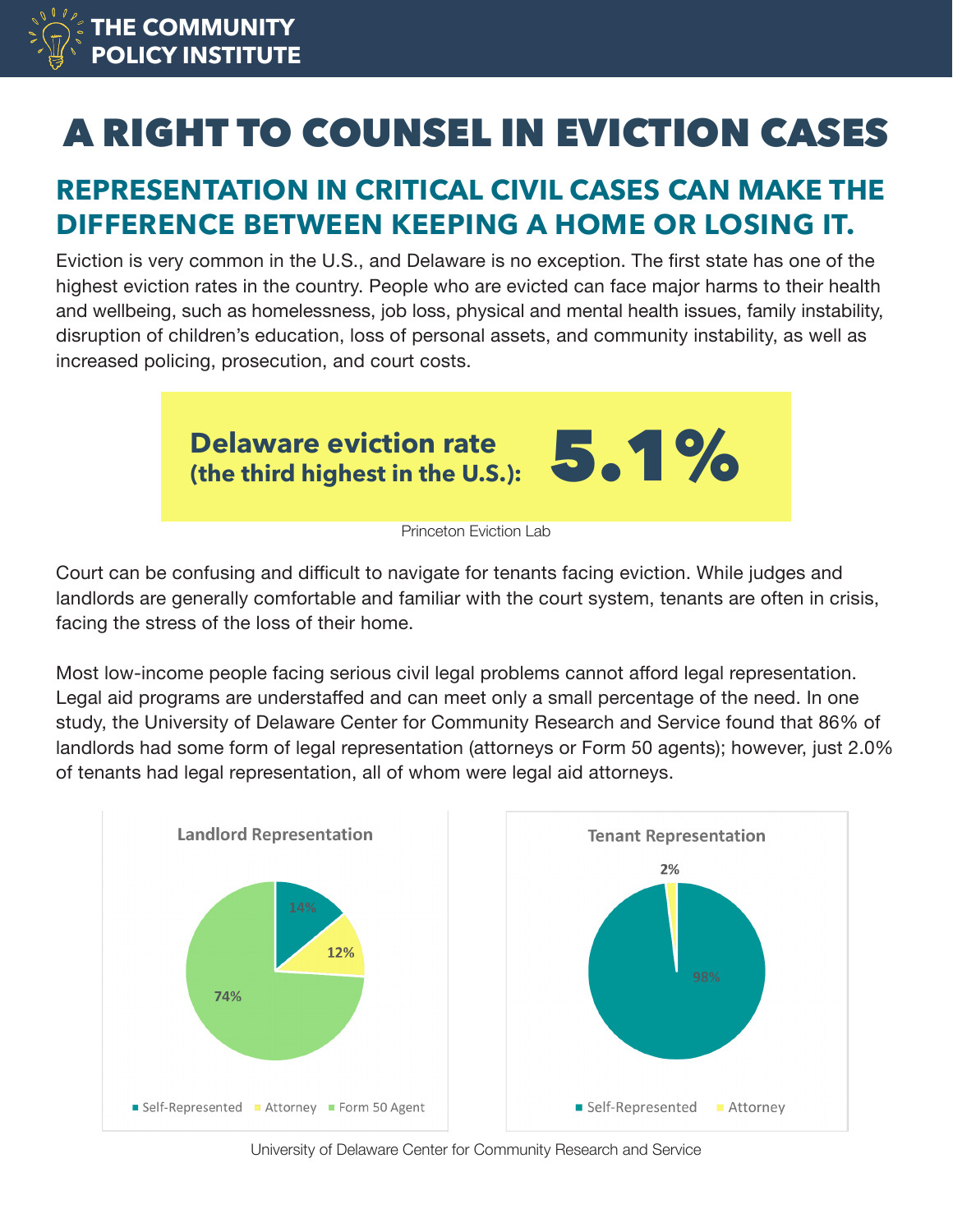

There is growing evidence which shows that full legal representation for tenants addresses several key issues related to eviction: power imbalances in the legal system, tenant empowerment, racial and gender equity, increasing judicial system buy-in, and avoiding collateral fiscal and moral consequences.

#### **WHY SHOULD FULL LEGAL REPRESENTATION FOR TEN-ANTS BE A RIGHT?**

Making something a "right" is transformative in that it modifies government behavior by protecting against error and unfairness. Additionally, making something a right promotes the right-holder's sense of security and well-being and grants the right-holder greater dignity and respect. Finally, it conveys greater equality and transfers greater power to the right-holder.

The right of tenants to counsel would help people maintain their family stability, protect their credit, keep their homes, and stay in their communities. Moreover, this right would keep people out of homeless shelters and protect people from the trauma and long-term effects of eviction and homelessness. The right to counsel would also address growing economic and racial inequality. Importantly, the right to counsel would save the government money because the cost of legal assistance for tenants would be greatly offset by the savings in keeping families together, preserving communities, preventing homelessness, and reducing consequent physical and mental health expenditures. A study undertaken by the global financial advisory firm, Stout Risius Ross, concluded that NYC would have net savings of \$320 million from instituting legislation on the right to counsel in evictions cases. The firm also stated that a population which enjoys stable housing offers many benefits to society that are not easily quantifiable.

## The right to counsel saves the government money.

Many of these benefits could be achieved, in the short term and to a lesser degree, by increasing the availability of counsel and not establishing a right. While expanding the availability of counsel to those facing eviction awards an important benefit, it does not establish a right or an entitlement, and the benefit can be denied or terminated at will and with impunity. When access to counsel is dependent on funding, as it is for those who cannot afford to pay for counsel, the "gatekeeper" for access is the provider of funding for the service.

Therefore, expansion of funding is a short-term measure with unlikely sustainability, and it will not cause the fundamental shift in power, attitudes and culture that we so desperately need.

When legal assistance becomes a governmentally–recognized-and-provided "right," a court of justice becomes the gatekeeper and the beneficiaries of the right can compel the government to provide the assistance or to fund the provision of the service. This ability to enforce signifies a fundamental shift of power to people who previously lacked it.